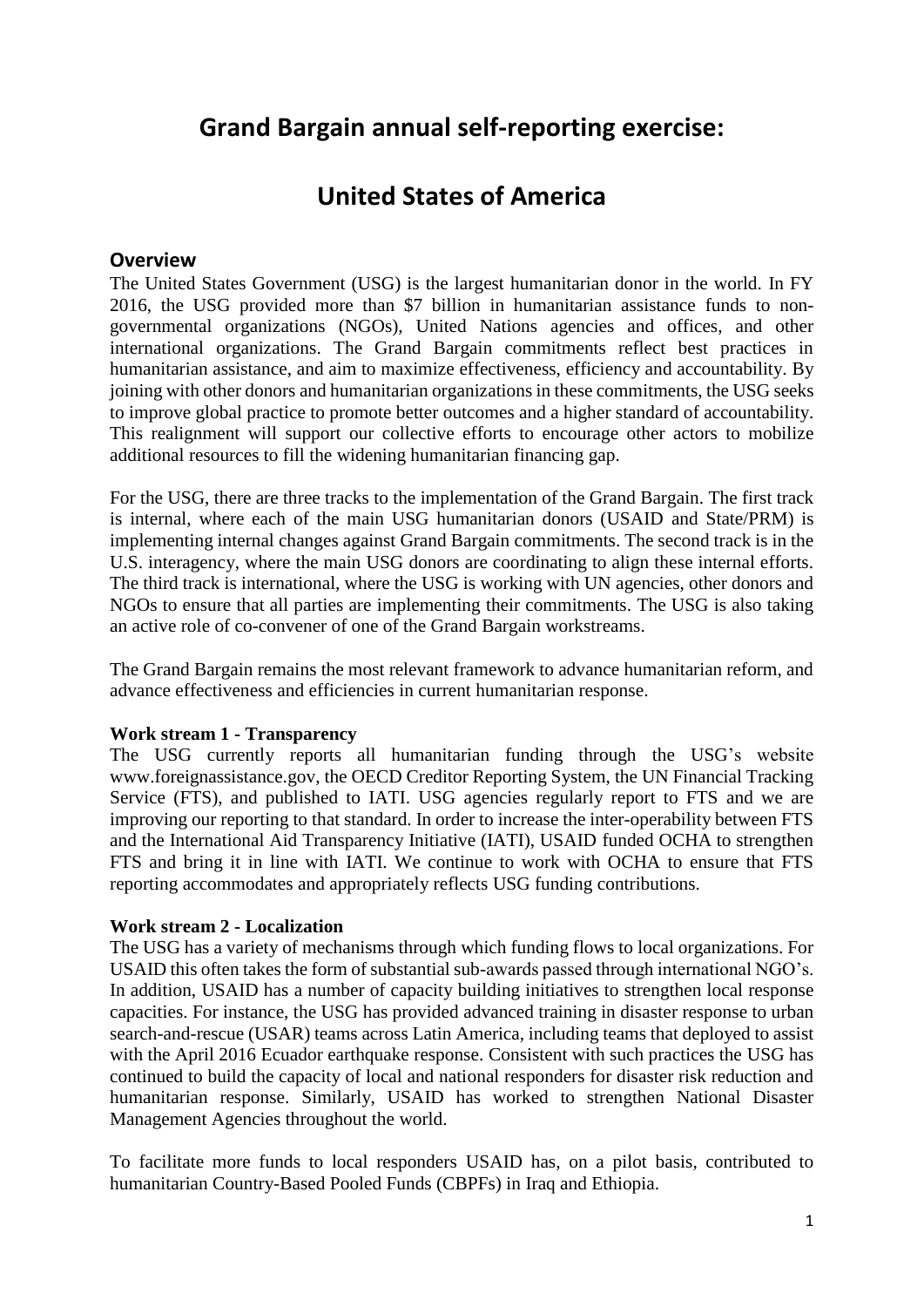In Fiscal Year 2017 to Fiscal Year 2018, USAID staff aim to begin more systematically tracking the proportion of funding that goes to local agencies, both directly and through sub-awards, in order to establish its baseline. USAID aims to make necessary adjustments to internal data systems to allow for better tracking on the proportion of its funding to local NGOs. It is important to note, however, that there will be limitations on this data, until public international organizations (PIOs) begin to provide details on sub-awards provided to local partners.

USAID is working with WFP to ensure that 25 percent of funds go directly to local NGOs. Additionally USAID is working with WFP to prioritize local stakeholders in the design of new Country Strategic Plans (CSPs).

State/PRM has received a concept note from the International Federation of the Red Cross and Red Crescent Societies seeking funding for the development of a Secretariat to organize and lead its Movement National Society Investment Mechanism (NISM). The NISM will invest in long-term development and innovation of Red Cross/Red Crescent national societies through financial and technical support, especially with regard to governance, compliance, oversight, donor engagement, reporting and communications. Although no final decision has been made, we remain in active discussion with IFRC to create a formatted appeal for this initiative that we will be able to consider funding, and have engaged in discussion with other donors on hot to provide longer-term support to the NISM.

## **Work stream 3 - Cash**

The USG generally provides implementing agencies, in particular contribution to international organizations, significant flexibility to determine the most effective, empowering methods of delivering humanitarian aid. The USG supports the most appropriate assistance modality for each context, including the provision of commodities, services, vouchers, cash-based assistance, and combinations thereof. We will continue to implement best practices in the use of cash-based assistance, including coordination, risk mitigation, oversight and accountability and taking into account protection concerns of recipients. This assistance will continue to be provided within existing policies, regulations and legislative authorities.

USAID continues to support cash programming, where appropriate, and efforts to improve the coordination of cash programming. USAID is increasing collaboration on cash assistance with UN and donors on common cash position and messaging. USAID joined the Cash Learning Partnership (CaLP) and its technical advisory group in order to work with other donors and partners on cash policy and tools. USAID is participating as a peer review group member for an initiative on the Basic Needs Response Analysis Framework and Toolkit which is led by Save the Children, funded by ECHO and comprised of CaLP, DRC, Mercy Corps, and OCHA.

USAID continues to work on digital finance delivery options and since 2014 has required the use of electronic payments in most instances. As a result, USAID recently awarded grants for cash and e-payment preparedness to two NGOs working in Mali, DRC, and Somalia. USAID/FFP has developed a Modality Decision Tool which provides partners with guidance on how cash transfers (as well as other resources) should be considered and evaluated during response analysis. USAID/OFDA is in the middle of updating its technical requirements, including for cash programming.

State/PRM is working toward an official cash policy that is aligned within the USG and supports State/PRM's partners with the increased use of cash under the Grand Bargain. The aim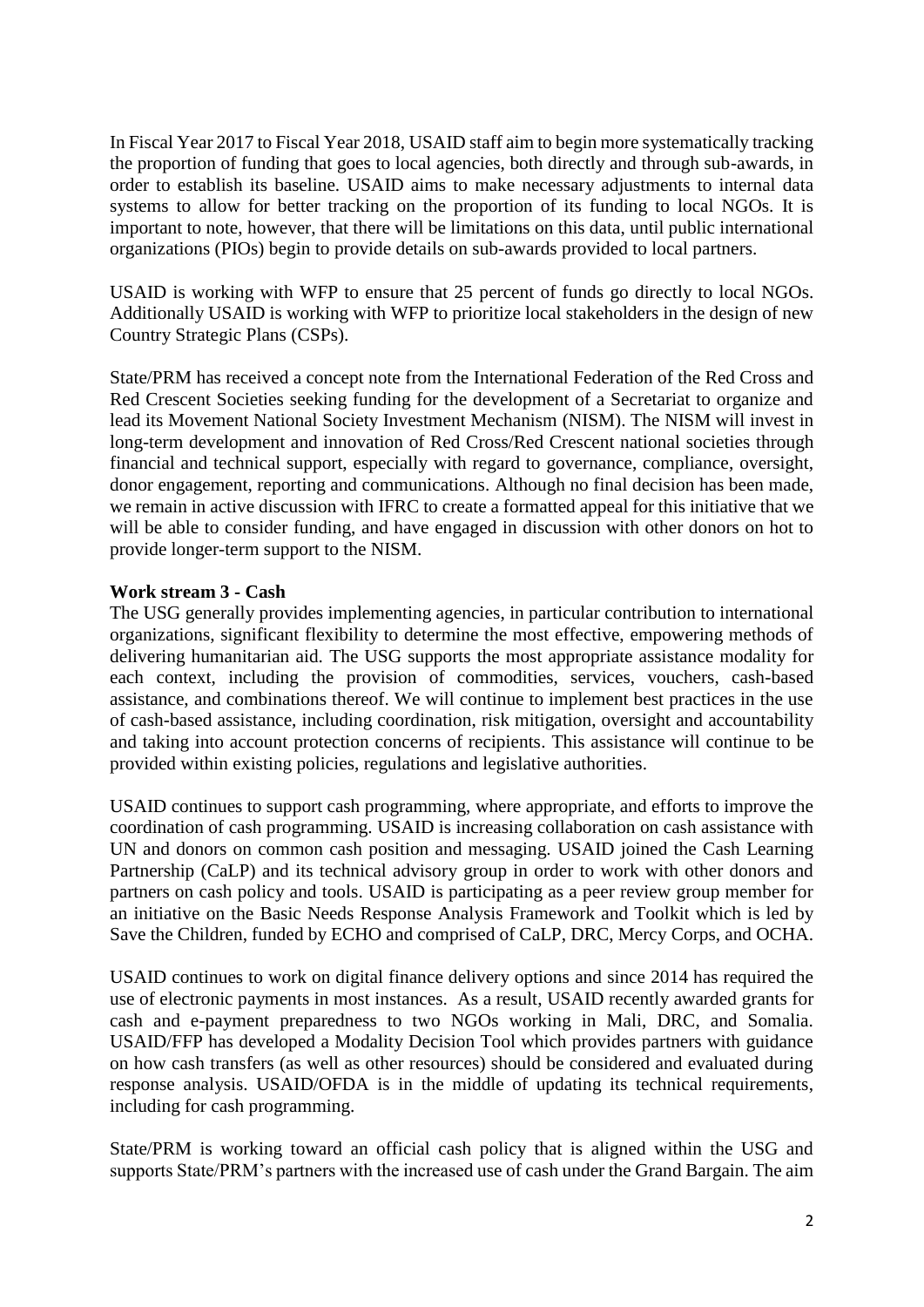is to develop internal capacity to enable program officers to support partners in the appropriate, effective, and efficient use of the cash modalities, which enable beneficiary empowerment and improve outcomes. State/PRM engaged with UNHCR's cash team following the release of its new policy to double cash by 2020 and is engaging with CaLP for training initiatives and partnerships to help State/PRM's partners build technical capacity to support their objectives of increasing the use of cash-based initiatives.

## **Work stream 4 – Management Costs**

The USG will continue to participate with donors and humanitarian agencies in joint reviews of humanitarian organizations' performance, such as the Haiti Hurricane Matthew Real Time Evaluation commissioned by DFID in November 2016. The USG has supported measures promoting greater transparency in cost structures within UN agencies through our participation in governing boards.

The USG supports the UN's use of biometric registration and digital identification in order to better target populations and reduce duplication.

## **Work stream 5 – Needs Assessment**

The USG supports joint needs analysis, and prioritized, comprehensive humanitarian appeals as well as planning mechanisms that promote the reduction of humanitarian need and more coherent programming between humanitarian and development assistance, particularly in situations of cyclical crises or protracted displacement and where resilience can be increased or protracted displacement addressed. While this commitment primarily falls to the UN agencies and NGOs to implement, the USG continues to support and work with agencies at all levels to advance this work.

## **Work stream 6 – Participation Revolution**

This commitment represents an important opportunity for the humanitarian community to translate our collective policy commitments into practical actions for humanitarian actors by reinforcing people-centred approaches in existing coordination systems, mechanisms, and program design. As such, the USG is co-leading the work stream on Participation Revolution with the Steering Committee on Humanitarian Response (SCHR) Together we have produced a set of documents to guide Grand Bargain signatories to implement commitments, including a set of detailed recommendations aimed at incentivizing good practice in this area.

Through our programs we promote accountability toward affected populations (AAP), and are committed to supporting partner organization efforts to incorporate Accountability to Affected Populations into their programming. The USG requires our partners to ensure that people receiving assistance participate in the design, monitoring, and evaluation of programs that affect them. We will continue to support our partners' capacity to involve affected people in decisions about the assistance they receive.

State/PRM is supporting the International Rescue Committee to do research to identify ways to assist humanitarian actors to more systematically and deliberately use beneficiary feedback as a source of management information in program decision-making. Objectives of the research are to identify simple, effective and replicable processes for interpreting beneficiary feedback in order to inform program decision-making by key humanitarian agency staff and to identify effective strategies to increase the motivation of key humanitarian agency staff to use beneficiary feedback in program decision-making. This topic is of great interest to State/PRM,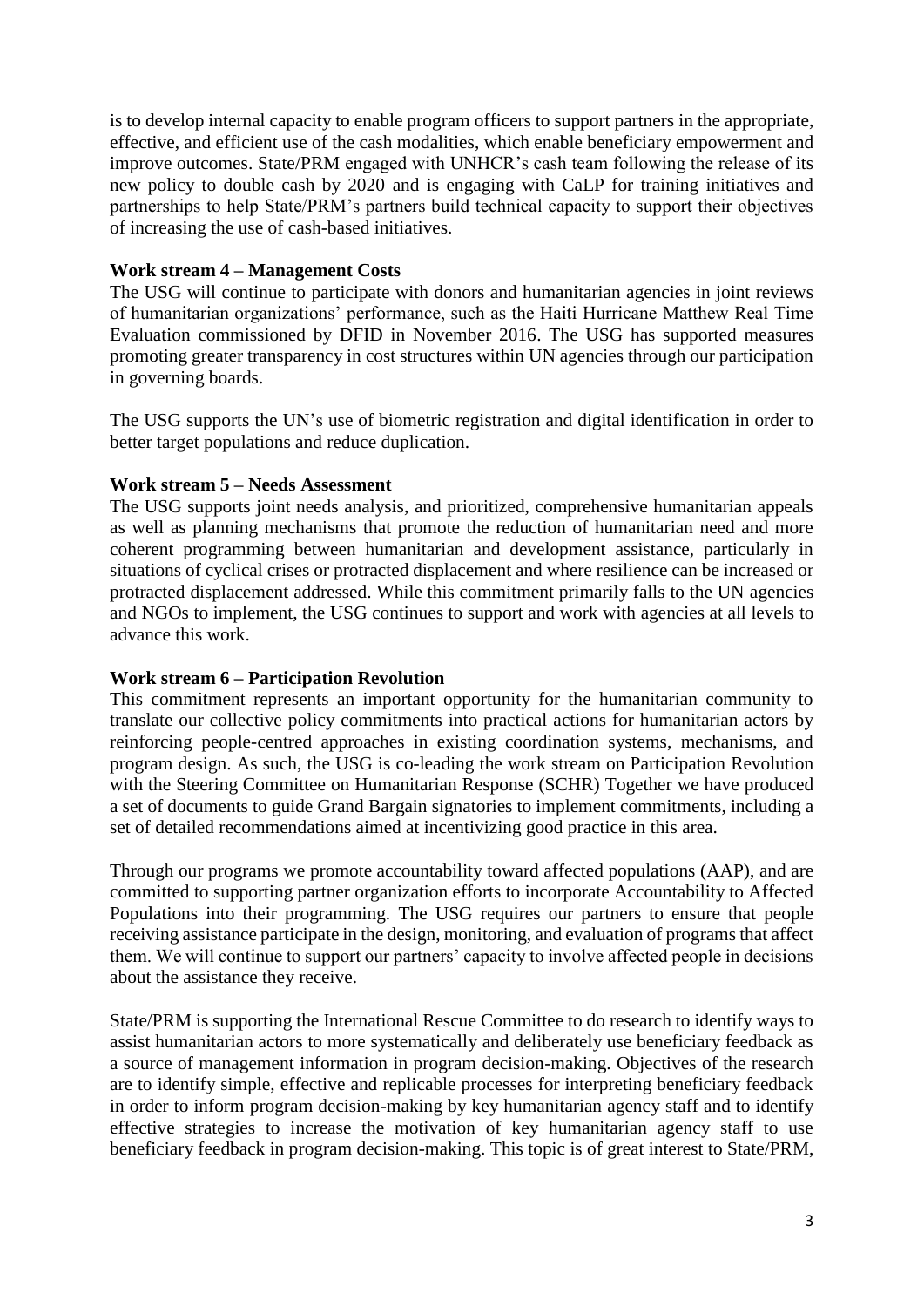and this is exactly the kind of research needed to build the evidence base for the USG and our partners as we are concurrently requesting more reporting on AAP frameworks.

Although individual agencies have taken steps to more systematically integrate AAP into their programing, there is a lack of tools to monitor, evaluate, or standardize these approaches. As such, through UNICEF, USAID is supporting a project to integrate AAP into humanitarian responses via global and country-level coordination mechanisms. USAID is also supporting the Women's Refugee Commission to develop and pilot a real-time monitoring tool to track adolescent girls' access to services in Mali.

To improve service delivery to affected people, USAID/FFP is piloting a Refine and Implement model of programing in order to ensure more people-centered approaches that build on existing capacities and refine partners' strategic approaches based on deeper engagement with an understanding of community needs. USAID is supporting AAP though NGO proposal guidelines and monitoring and evaluation work and continuing to enhance third-party monitoring. USAID also supports AAP through funding to WFP.

USAID and State/PRM continue to implement Call to Action and "Safe from the Start" commitments. USAID's Refine and Implement pilot is starting in 2017 in the DRC and Liberia and is scheduled to last five years.

## **Work stream 7 - Multi-year planning and funding**

The USG funds our partners reliably and in a timely manner, including through multi-year agreements. An estimated 34 percent of Fiscal Year 2015 USG humanitarian awards to NGO partners were in multi-year awards and we commit to increasingly solicit and fund multi-year proposals, and collaborate with our partners to increase the effectiveness and flexibility of our multiyear mechanisms. The USG is exploring ways to facilitate multi-year planning and programming and we plan to collaborate with our partners to increase the effectiveness and flexibility of our multi-year mechanisms. For example, USAID has been heavily engaged with WFP's move toward five-year Country Strategic Plans (CSPs).

#### **Work stream 8 - Earmarking/flexibility**

USAID and the State Department use various practices to direct funding to humanitarian partners. As it has in recent years, the USG is providing multiple UN agencies with core funding in FY 2017, in addition to funding directed to specific purposes and responses. Contingent upon humanitarian organizations and successfully carrying out strategic plans of sufficient rigor, transparency, and accountability, the USG will pilot adjustments to allow greater flexibility for recipients of USG funding to direct USG humanitarian funds to the most urgent needs in each crisis, consistent with existing statutory requirements, concomitant federal regulations, and Congressional intent. In FY16, USAID continued to support the UN's Central Emergency Response Fund, and provided new support to country-based pooled funds (CBPFs). USAID contributed \$11.5 million to CBPFs in Iraq and Ethiopia in FY16. Further increases in the flexibility of funding practices will be linked to the related commitments on transparency and improved needs assessments. Any shift towards increased flexibility will need to be balanced carefully against calls for greater accountability and scrutiny on use of funds, particularly in non-permissive operating environments, and be consistent with Congressional intent.

#### **Work stream 9 – Reporting requirements**